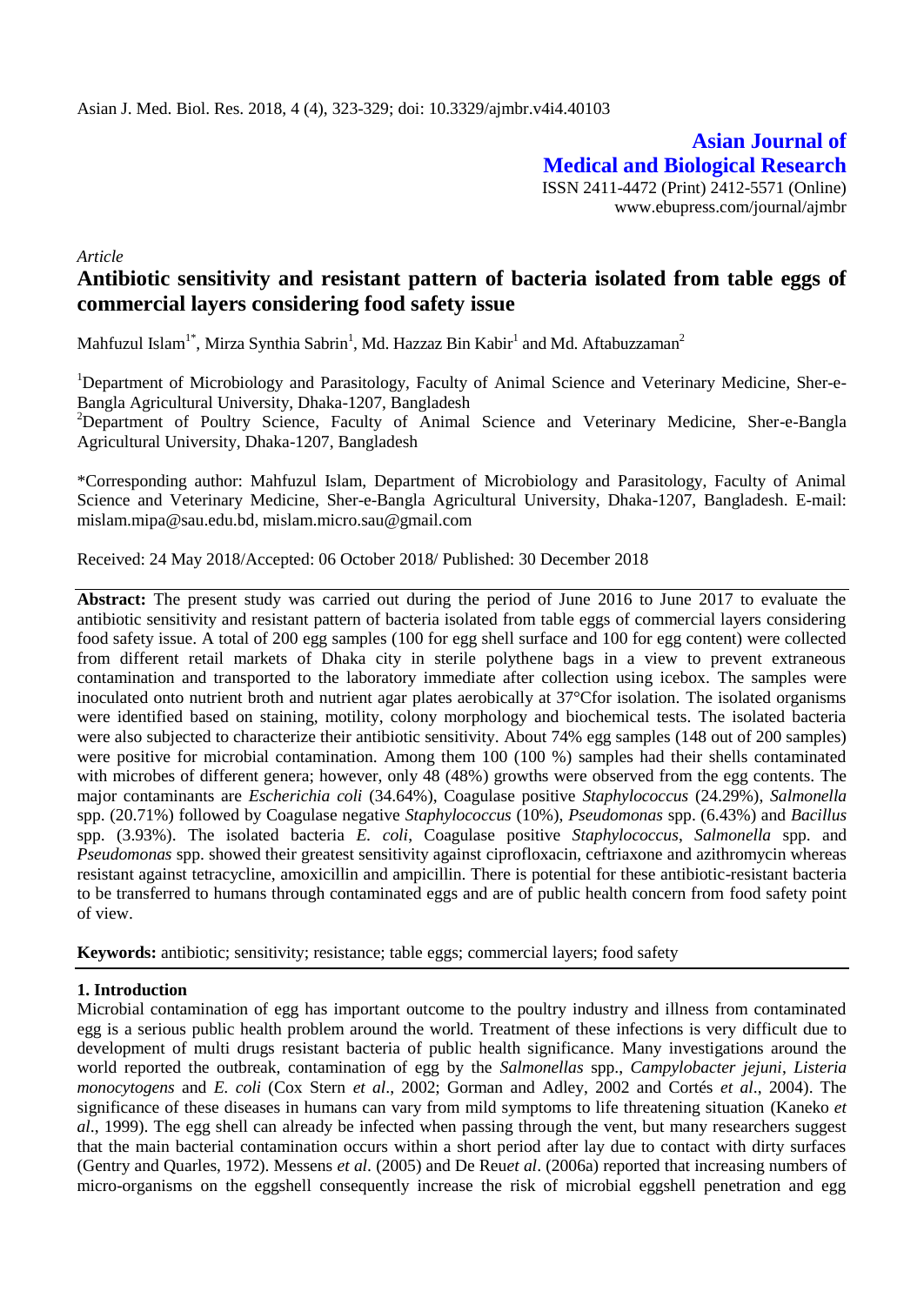content contamination. Beside this horizontal route of bacterial infection of eggs, egg contamination also occurs through the vertical or transovarian route. In the transovarian route (vertical transmission), the yolk (very infrequently the yolk itself), the albumen and/or the membranes are directly contaminated as a result of bacterial infection of the reproductive organs. Stepień-Pyśniak *et al*. (2009) studied the occurrence of bacteria of the genus *Staphylococcus* in table eggs descended from different sources. [Mohammad](http://www.researchgate.net/researcher/59183778_Mohammad_Q_Al-Natour/) *et al*. (2011) reported *Escherichia coli* O157:H7 facilitates the penetration of *Staphylococcus aureus* into table eggs.

Chousalkar *et al*. (2010) conducted a research on recovery of *Salmonella* and *Escherichia coli* (*E. coli*) from commercial egg shells and effect of translucency on bacterial penetration in eggs. This experiment was conducted to study the prevalence of *Salmonella* and *E. coli*. from the surface of egg shells, egg shell membranes or pores, and internal contents from unwashed eggs collected from commercial caged layer farms in Australia. De Reu *et al*. (2006b) studied eggshell factors influencing eggshell penetration and whole egg contamination by different bacteria, including *Salmonella enteritidis*. Moats (1980) isolated a total of 432 bacteria from washed and unwashed eggs, egg-washer surfaces, and wash waters from five egg-grading plants in Maryland and southeastern Pennsylvania were classified. De Reu *et al*. (2008) conducted an experiment on bacterial contamination of table eggs and the influence of housing systems. Musgrove *et al.* (2008) conducted a research on enterobacteriaceae and related organisms isolated from shell eggs collected during commercial processing. Kone *et al*. (2013) analyzed egg surfaces for the presence of *Bacillus cereus* group bacteria. Abdullah (2010) also studied isolation and identification of some bacterial isolates from table egg.

Antibiotics have been used for more than half a century in poultry feed for improving performance, reducing some pathogenic microorganisms and increasing some useful microorganisms in intestinal tract of these birds (Gibson and Fuller, 2000). However, antibiotics used as growth promoters in animal feeds have been banned recently due to potential development of antibiotic resistant human pathogenic bacteria (Patterson and Burkholder, 2003). So, the present study was conducted on antibiotic sensitivity and resistant pattern of bacteria isolated from egg shells and egg contents of table eggs of commercial layers from different retail markets of Dhaka city in Bangladesh that may have public health significance.

## **2. Materials and Methods**

The whole study will be conducted in the laboratory of the department of Microbiology and Parasitology, Shere-Bangla Agricultural University (SAU), Dhaka-1207 during the period from June, 2016 to June, 2017.

## **2.1. Sources and collection of samples**

A total of 200 egg samples (100 for egg shell surface and 100 for egg content) were collected from different retail markets of Dhaka city in sterile polythene bags. In laboratory, egg shell surface samples were collected by using wet cotton swabs with gentle rubbing and egg content samples were collected by using sterile cotton swabs or inoculating loop after disinfecting the egg shell surface and subsequent broke the air shell.

## **2.2. Isolation and identification of Bacteria from egg shell surface and egg content**

For isolation and identification of bacteria, the procedure suggested by Cheesbrough (2006) was followed throughout the experiment.

# **2.3. Isolation and preservation of bacteria**

At first, the samples were inoculated onto nutrient broth and incubated at 37°C for 24 hours immediate after collection. After primary growth in nutrient broth the bacteria were then inoculated onto nutrient agar (NA) plates by steak plate method and incubated at 37°C for 24 hours. From primary culture individual single colony of different characters was inoculated onto NA plates to obtain pure culture (subculture). The subculture technique will be followed up to obtaining pure culture (Cheesbrough, 2006). Stock cultures were maintained in both agar slant and 20% sterile buffered glycerin (Merchant and Packer, 1967).

## **2.4. Identification of bacteria**

The isolated organisms were identified based on staining, motility, colony morphology and different biochemical tests such as sugar fermentation test, Catalase test, Coagulase test, Methyle red test, Voges-Proskauer test and Indole test according to standard laboratory methods (Cheesbrough, 2006).

## **2.5. Antibiotic sensitivity tests**

To perform this test, a total of 18 isolates were selected from each of the isolated *E. coli*, *Salmonella* spp. Coagulase positive *Staphylococcus* and *Pseudomonas* spp. Antibiotic sensitivity tests were done by using disc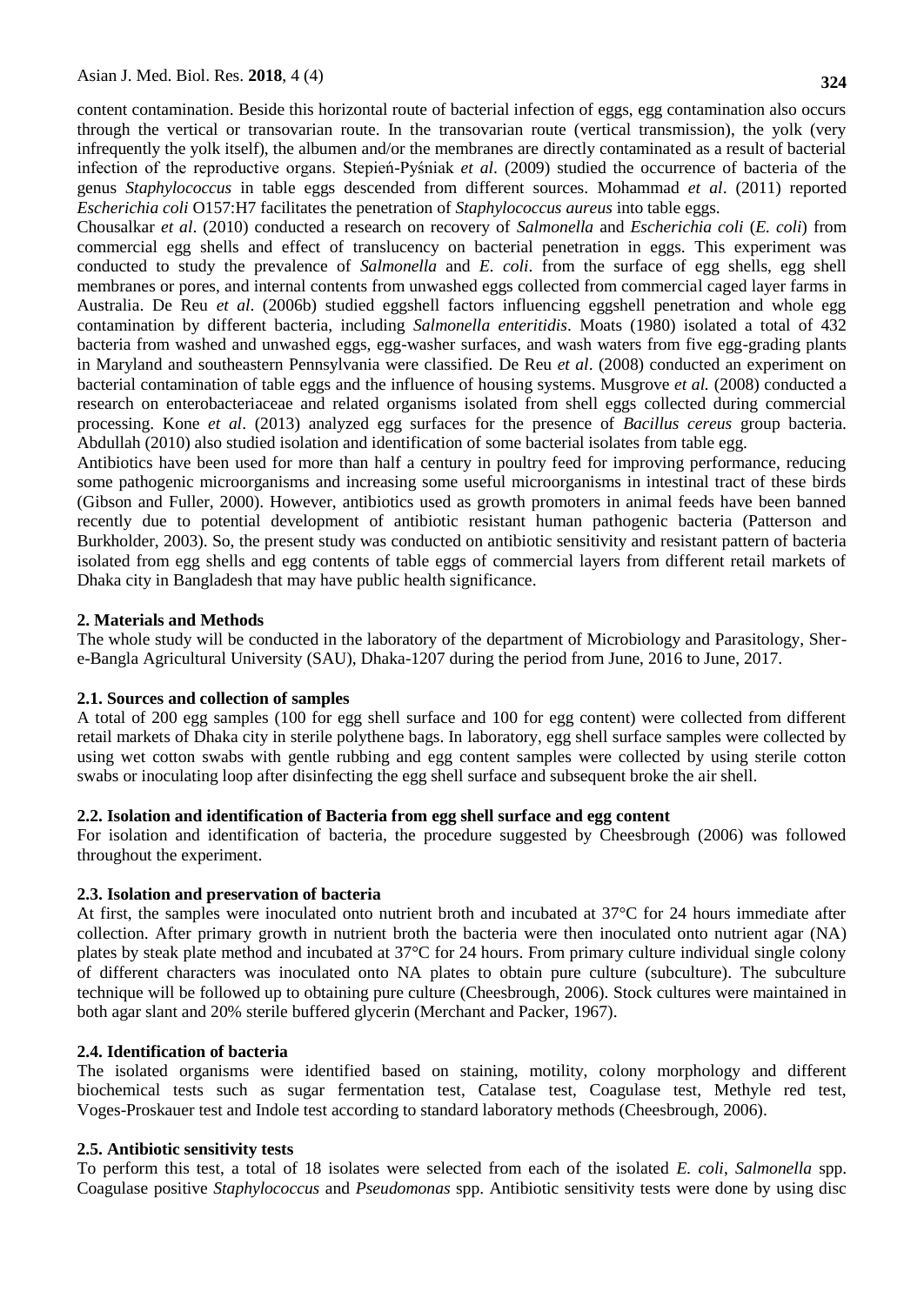diffusion test following the method described by Kirby-Bauer (Bauer *et al.,* 1966) with minor modification. Briefly, 0.5 McFarland standards concentration of freshly growing broth culture were poured on NA plate and spread uniformly. Antibiotic discs were placed apart onto the surface of the inoculated plates aseptically with the help of a sterile forceps and incubated at 37°C for 24 hours. After incubation, the plates were examined and the diameters of the zone of inhibition were measured. Then these diameters were interpreted with the standard diameters of NCCLS, (1999) and were recorded as sensitive (S), intermediate (I) and resistant (R). The following antibiotics will be used for disc diffusion test: ceftriaxone (30*μ*g), azithromycin (15 μg), Ciprofloxacin (5 μg), Tetracyclin (30 μg), chloramphenicol (30 *μ*g), amoxycillin (10 μg), ampicillln (10 μg), gentamycin (10 μg), nalidixic acid (30 *μ*g) and kanamycin (30 *μ*g). These antibiotics were randomly selected based on their commercial availability and widely used in poultry industry not only in Bangladesh but also worldwide.

#### **4. Results and Discussion**

#### **4.1. Overall prevalence of bacteria isolated from egg shells and egg contents**

The results from this study revealed that 74% samples (148 out of 200 samples) were positive for microbial contamination isolated from the 20 randomly selected retail markets in Dhaka city, Bangladesh. Among them 100 (100 %) samples had their shells contaminated with microbes of different genera; however, only 48 (48%) growths were observed from the egg contents. A total of 280 isolates were isolated from eggs of which 188 isolates were obtained from shell surface (67.14%) and 92 isolates were from the egg content samples (32.86%) (Table 1). The identified isolates were tabulated and presented in Table 1. The major contaminants are *E. coli*  (34.64%) followed by Coagulase positive *Staphylococcus* (24.29%), *Salmonella* spp. (20.71%) Coagulase negative *Staphylococcus* (10%), *Pseudomonas* spp. (6.43%) and *Bacillus* spp. (3.93%). This is in agreement with Chaemsanit *et al.* (2015) who reported microbial contamination of chicken eggs and its contents with isolates from 15 different genera, included *Staphylococcus* spp., *Micrococcus* spp., *Enterococcus* spp., *Streptococcus* spp., *Bacillus* spp., *Corynebacterium* spp., *Acinetobacter* spp., *Neisseria* spp., *Salmonella* spp., *Proteus* spp., *Citrobacter* spp., *Escherichiacoli*, *Klebsiella* spp., *Enterobacter* spp. and *Serratia* spp. Similarly, Salihu *et al*. (2015) reported 100% egg samples were positive for bacterial (nine different genera) contamination included *Escherichia coli*, *Salmonella* spp, *Shigella* spp, *Corynebacteria*, *Proteus* spp., *Bacillus* spp., *Staphylococcus* spp., *Streptococcus* spp, and *Klebsiella* spp. The present study is supported by Hang' Ombe *et al*. (1999), who reported microbial contamination of chicken eggs with predominantly members of the family enterobactericiae. This study is also agreeing with USDA (2011), that micro-organisms can be found on the outside and inside of the egg shell. This may be due to the fact that the egg emerges from the hen's body through the same passageway the faeces is excreted, micro-organisms inside an un-cracked egg or intact egg may be due to the presence of pathogen within the hen's ovary or through oviduct, before the shell forms around the yolk and albumin. Faecal contaminants could also occur through the pores on the shell after they are laid. In present study, it was also revealed that the percentages of isolated bacteria were higher in case of egg shell surface in comparison to egg contents. Similar findings were also found by Chaemsanit *et al*. (2015) and Hang' Ombe *et al*. (1999). Ansah *et al*. (2009), reported that, as eggs stayed longer, their resistance reduced which enabling these organisms to penetrate into the egg content. Several factors have been implicated in egg contamination. Among these are faeces of the birds, litter material, improper handling of the eggs by retailers,

unhygienic conditions of the markets where these eggs are being sold, contaminated egg crates, packing and poor storage method (Bruce and Drysdale, 1994). Others are cloths and hands of poultry workers, the environment, dust transporting marketing, poor storage in retail shop, weather condition, etc.

#### **4.2. Antibiogram**

The results of in-vitro antibiotic sensitivity and resistant pattern of different organisms are presented in Table 2. In the present study, *E. coli* showed highest resistance against tetracycline followed by amoxicillin and ampicillin which were 100%, 88.89% and 77.78% respectively on the other hand highest sensitivity against ciprofloxacin (100%) followed by ceftriaxone (88.89%)and azithromycin (66.67%). In this study, *Salmonella* spp. showed the highest resistance patterns against tetracycline (94.44%), amoxicillin (94.44%) and ampicillin (77.78%). While the highest sensitivity rate was recorded against ciprofloxacin, ceftriaxone, gentamycin and azithromycin as 88.89%, 83.33%, 66.67% and 61.11% respectively. In case of Coagulase positive *Staphylococcus*, the greatest number of isolates showed resistance to tetracycline (94.44%), amoxicillin (88.89%) and ampicillln (83.33%), on the contrary sensitive to ceftriaxone (88.89%), azithromycin (83.33%), ciprofloxacin (72.22%). In case of *Pseudomonas* spp., the highest resistance rate was detected against tetracycline (100%) followed by ampicillln (94.44%), amoxicillin (88.89%) and chloramphenicol (66.67%)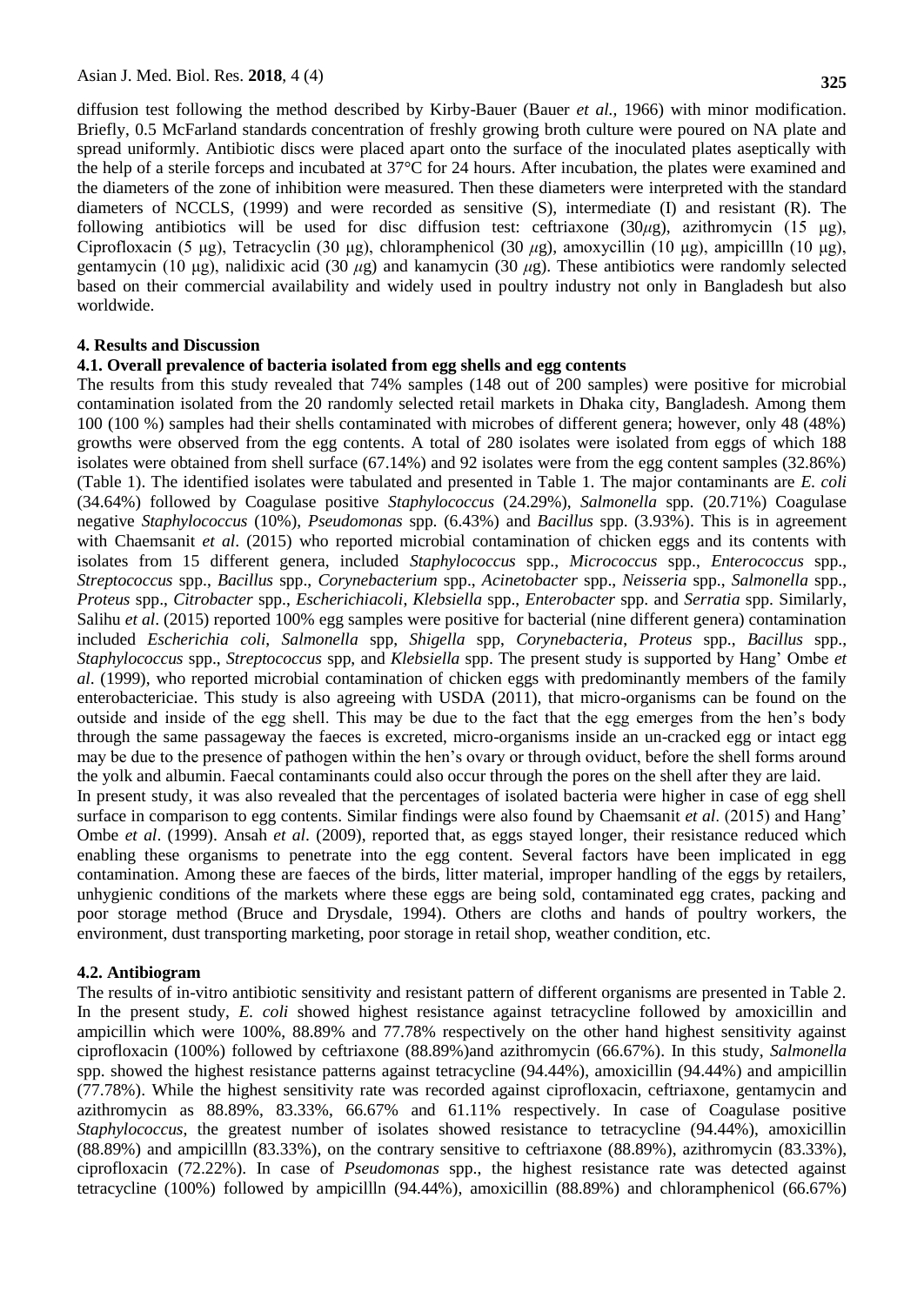|                                   |                 | <b>Types of Sample</b> |                 |                     |                 |                    |  |
|-----------------------------------|-----------------|------------------------|-----------------|---------------------|-----------------|--------------------|--|
|                                   |                 | <b>Egg Shells</b>      |                 | <b>Egg Contents</b> | <b>Total</b>    |                    |  |
| Name of isolated bacteria         | No. of          | $%$ of<br>isolated     | No. of          | $%$ of              | No. of          | $%$ of<br>isolated |  |
|                                   | isolated        |                        | isolated        | isolated            | isolated        |                    |  |
|                                   | <b>bacteria</b> | <b>bacteria</b>        | <b>bacteria</b> | <b>bacteria</b>     | <b>bacteria</b> | <b>bacteria</b>    |  |
| Escherichia coli                  | 60              | 21.43                  | 37              | 13.21               | 97              | 34.64              |  |
| Salmonella spp.                   | 38              | 13.57                  | 20              | 7.14                | 58              | 20.71              |  |
| Coagulase positive Staphylococcus | 48              | 17.14                  | 20              | 7.14                | 68              | 24.29              |  |
| Coagulase negative Staphylococcus | 19              | 6.79                   | 9               | 3.21                | 28              | 10.00              |  |
| Pseudomonas spp.                  | 13              | 4.64                   | 5               | 1.79                | 18              | 6.43               |  |
| Bacillus spp.                     | 10              | 3.57                   |                 | 0.36                |                 | 3.93               |  |
| <b>Total</b>                      | 188             | 67.14                  | 92              | 32.86               | 280             | 100.00             |  |

|  |  |  | Table 1. Name and percentage of bacteria isolated from egg shells and egg contents. |
|--|--|--|-------------------------------------------------------------------------------------|
|  |  |  |                                                                                     |

**Legends:** No. = Number and % = Percentage

## **Table 2. Antibiotic sensitivity and resistant pattern of selected bacteria isolated from egg shells and egg contents.**

| Name of         | No. of   | <b>Sensitivity</b> | Name of isolates   |               |                  |               |                       |               |                  |               |
|-----------------|----------|--------------------|--------------------|---------------|------------------|---------------|-----------------------|---------------|------------------|---------------|
| antibiotics     | tested   | and Resistant      | <b>Escherichia</b> |               | Salmonella       | Coagulase     |                       | Pseudomonas   |                  |               |
|                 | isolates | patterns           | coli               |               | spp.             |               | positive              |               | spp.             |               |
|                 |          |                    |                    |               |                  |               | <b>Staphylococcus</b> |               |                  |               |
|                 |          |                    | No.                | $\frac{0}{0}$ | No.              | $\frac{0}{0}$ | No.                   | $\frac{0}{0}$ | No.              | $\frac{0}{0}$ |
| Ceftriaxone     |          | ${\bf S}$          | 16                 | 88.89         | 15               | 83.33         | 16                    | 88.89         | 17               | 94.44         |
|                 |          | I                  | 1                  | 5.56          | $\overline{c}$   | 11.11         | $\mathbf{1}$          | 5.56          | 1                | 5.56          |
|                 |          | $\mathbf R$        | $\mathbf{1}$       | 5.56          | $\mathbf{1}$     | 5.56          | $\mathbf{1}$          | 5.56          | $\boldsymbol{0}$ | 0.00          |
| Azithromycin    |          | S                  | 12                 | 66.67         | 11               | 61.11         | 15                    | 83.33         | 12               | 66.67         |
|                 |          | I                  | $\overline{2}$     | 11.11         | $\overline{4}$   | 22.22         | $\mathbf{1}$          | 5.56          | 4                | 22.22         |
|                 |          | $\mathbf R$        | $\overline{4}$     | 22.22         | 3                | 16.67         | $\mathbf{2}$          | 11.11         | $\overline{c}$   | 11.11         |
| Ciprofloxacin   |          | S                  | 18                 | 100.00        | 16               | 88.89         | 13                    | 72.22         | 16               | 88.89         |
|                 |          | I                  | $\boldsymbol{0}$   | 0.00          | $\mathbf{1}$     | 5.56          | $\boldsymbol{2}$      | 11.11         | 2                | 11.11         |
|                 |          | $\mathbf R$        | $\boldsymbol{0}$   | 0.00          | $\mathbf{1}$     | 5.56          | 3                     | 16.67         | $\boldsymbol{0}$ | 0.00          |
| Tetracyclin     |          | S                  | 0                  | 0.00          | $\boldsymbol{0}$ | 0.00          | $\boldsymbol{0}$      | 0.00          | $\boldsymbol{0}$ | 0.00          |
|                 |          | I                  | $\boldsymbol{0}$   | 0.00          | $\mathbf{1}$     | 5.56          | $\mathbf{1}$          | 5.56          | $\boldsymbol{0}$ | 0.00          |
|                 |          | $\mathbf R$        | 18                 | 100.00        | 17               | 94.44         | 17                    | 94.44         | 18               | 100.00        |
| Chloramphenicol |          | S                  | 8                  | 44.44         | 9                | 50.00         | $\sqrt{2}$            | 11.11         | $\boldsymbol{0}$ | 0.00          |
|                 |          | I                  | 3                  | 16.67         | $\overline{2}$   | 11.11         | $\overline{4}$        | 22.22         | 6                | 33.33         |
|                 | 18       | $\mathbf R$        | $\boldsymbol{7}$   | 38.89         | $\boldsymbol{7}$ | 38.89         | 10                    | 55.56         | 12               | 66.67         |
| Amoxycillin     |          | S                  | $\mathfrak{2}$     | 11.11         | $\mathbf{1}$     | 5.56          | $\mathbf{1}$          | 5.56          | $\boldsymbol{0}$ | 0.00          |
|                 |          | I                  | $\boldsymbol{0}$   | $0.00\,$      | $\boldsymbol{0}$ | 0.00          | $\mathbf{1}$          | 5.56          | $\overline{c}$   | 11.11         |
|                 |          | ${\bf R}$          | 16                 | 88.89         | 17               | 94.44         | 16                    | 88.89         | 16               | 88.89         |
| Ampicillln      |          | S                  | $\boldsymbol{2}$   | 11.11         | 3                | 16.67         | $\mathbf{1}$          | 5.56          | $\boldsymbol{0}$ | 0.00          |
|                 |          | I                  | $\overline{2}$     | 11.11         | $\mathbf{1}$     | 5.56          | $\mathbf{2}$          | 11.11         | 1                | 5.56          |
|                 |          | $\mathbf R$        | 14                 | 77.78         | 14               | 77.78         | 15                    | 83.33         | 17               | 94.44         |
| Gentamycin      |          | S                  | 10                 | 55.56         | 12               | 66.67         | 10                    | 55.56         | $\overline{c}$   | 11.11         |
|                 |          | I                  | $\overline{4}$     | 22.22         | $\sqrt{2}$       | 11.11         | $\overline{c}$        | 11.11         | 6                | 33.33         |
|                 |          | $\mathbf R$        | $\overline{4}$     | 22.22         | $\overline{4}$   | 22.22         | 6                     | 33.33         | 10               | 55.56         |
| Nalidix acid    |          | S                  | $\,$ 8 $\,$        | 44.44         | 7                | 38.89         | 8                     | 44.44         | 3                | 16.67         |
|                 |          | I                  | 6                  | 33.33         | 6                | 33.33         | 4                     | 22.22         | 5                | 27.78         |
|                 |          | $\mathbf R$        | 4                  | 22.22         | 5                | 27.78         | 6                     | 33.33         | 10               | 55.56         |
| Kanamycin       |          | S                  | 9                  | 50.00         | 10               | 55.56         | 9                     | 50.00         | 5                | 27.78         |
|                 |          | I                  | 3                  | 16.67         | $\boldsymbol{2}$ | 11.11         | 5                     | 27.78         | 5                | 27.78         |
|                 |          | $\mathbf R$        | 6                  | 33.33         | 6                | 33.33         | 4                     | 22.22         | 8                | 44.44         |

Legends: S = Sensitive; I = Intermediate sensitive; R = Resistant; No. = Number and % = Percentage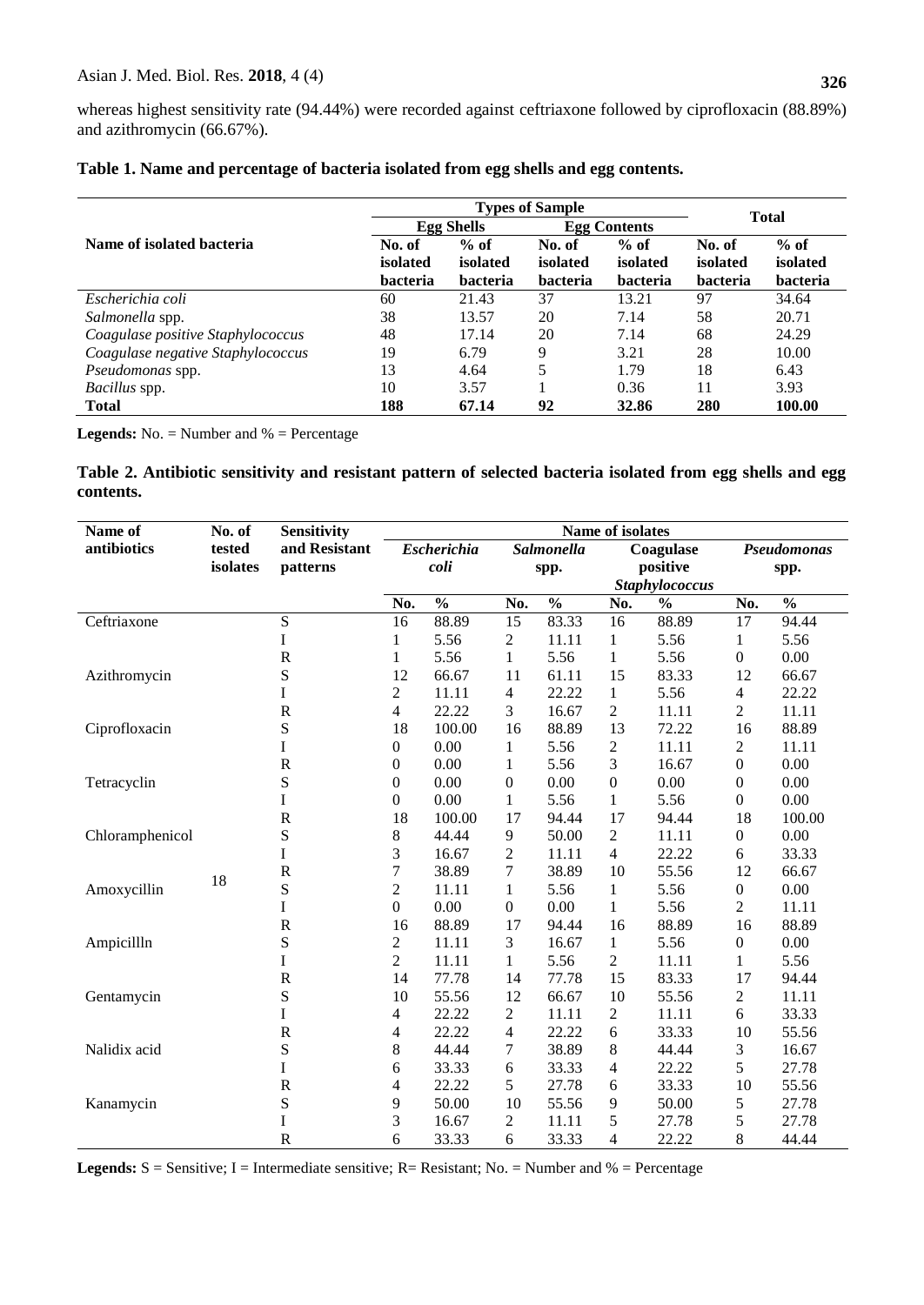The present study is in close agreement with the findings of Papadopoulou (1997) who reported the presence of resistant strains of *Staphylococcus aureus* (to penicillin-G, tetracycline, erythromycin, clindamycin, cefalosporins, oxacillin, gentamycin, chloramphenicol and tobramycin), *Enterococcus faecalis* (to ampicillin, ciprofloxacin, clindamycin, gentamycin and tetracyclin), *Escherichia coli* (to tetracycline, erythromycin, ampicillin and cefalosporins), *Enterobacter cloacae* (to ampicillin, amoxycillin plus clavunalic acid, erythromycin and tetracycline), *Pseudomonas stutzeri* (to erythromycin and chlorampenicol) and *Citrobacter freundii* (to ampicillin, amoxycillin plus clavunalic acid, cefalosporins and co-trimoxazole). Jain and Yadav (2017) reported that isolated bacteria from eggs revealed the highest resistance rate against Cefixime (86.66%) whereas highest sensitivity rate (100%) were recorded against Gentamicin, Levofloxacin and Ciprofloxacin. Also, most of the isolates (73.3%) were found to be multi drug resistant as these showed resistance against three or more antibiotics tested. Eid (2015) reported 94% of *E. coli* isolates were resistant to five and more antimicrobial drugs. Adesiyun (2007) also reported 46.6% of *E. coli* isolates were resistant to three or more antimicrobial agents. Kilonzo-Nthenge *et al*. (2008) showed *Salmonella* isolates were resistant to ampicillin, streptomycin, and tetracycline, whereas *E. coli* isolates were resistant to ampicillin and nalidixic acid. *Salmonella* spp. isolated from chickens have also been reported to be resistant to ampicillin, tetracycline, and gentamycin (Wilson, 2004). Recent reports (Schroeder *et al.,* 2004) have shown that *E. coli* isolated from meat and poultry demonstrated resistance to at least one antimicrobial drug. Pyzik and [Marek](https://www.ncbi.nlm.nih.gov/pubmed/?term=Marek%20A%5BAuthor%5D&cauthor=true&cauthor_uid=23971199) (2013) showed *S. aureus* strains were found to be resistant to at least one of the antibiotics tested, while some (55.55%) showed resistance to five or more of the 17 therapeutic agents. The greatest number of strains showed resistance to erythromycin (66.66%), tetracycline (66.66%), oxytetracycline (61.11%), penicillin G (50%), and amoxicillin (44.44%). The development of these greatest resistant bacteria may be due to their indiscriminate, haphazard and repeated use in poultry farms in different part of the World including Bangladesh.

#### **5. Conclusions**

In conclusion, the table eggs of commercial layers are contaminated with antibiotic resistant *E. coli, Staphylococcus* and *Salmonella* spp., *Pseudomonas* spp. and *Bacillus* spp. There is a potential for these antibiotic-resistant bacteria to be transferred to humans through contaminated eggs. This developing antibiotic resistance in bacteria from chicken eggs should be considered as public health concern.

#### **Acknowledgements**

The authors would like to express their deepest sense of gratitude and sincere thanks to University Grants Commission (UGC), Bangladesh for their financial support for this research work. The authors are also grateful to Sher-e-Bangla Agricultural University Research Systems (SAURES) for their sincere collaboration between UGC and the authors. Finally, the authors show their thanks to the authority of HEQEP Laboratory, Faculty of Animal Science and Veterinary Medicine and Department of Microbiology and Parasitology, Sher-e-Bangla Agricultural University (SAU), Dhaka for their logistic support to perform this work.

#### **Conflict of interest**

None to declare.

#### **References**

- Abdullah IN, 2010. Isolation and identification of some bacterial isolates from table egg. Al-Anbar J. Vet. Sci., 3:59-67.
- Adesiyun A, N Offiah, N Seepersadsingh, S Rodrigo, V Lashley and L Musai, 2007. Antimicrobial resistance of *Salmonella* spp. and *Escherichia coli* isolated from table eggs. [Food Cont.](http://www.sciencedirect.com/science/journal/09567135), [18:](http://www.sciencedirect.com/science/journal/09567135/18/4) 306-311.
- Ansah T, GSK Dzoagbe, GA Teye, S Addayand JK Danquah, 2009. Microbial quality of table eggs sold on selected markets in the Tamale municipality in the Northern Region of Ghana. Livestock Res. Rural Develop., 21: 128.
- Bauer AW, WMM Kirby, J Sheris and M Truck, 1966. Antibiotic susceptibility testing by a standardized single disk method. American J. Clin. Phath., 145: 225-230.
- Bruce J and EM Drysdale, 1994. Trans-shell transmission. Microbiology of the avian egg. Chapman and Hall, London. pp. 63-91.
- Chaemsanit S, A Akbar and AK Anal, 2015. Isolation of total aerobic and pathogenic bacteria from table eggs and its contents. Food Appl. Biosci. J., 3: 1-9.
- Cheesbrough M, 2006. District Laboratory Practice in Tropical Countries (2<sup>nd</sup> Edition). London English Language Book Society. pp. 100-194.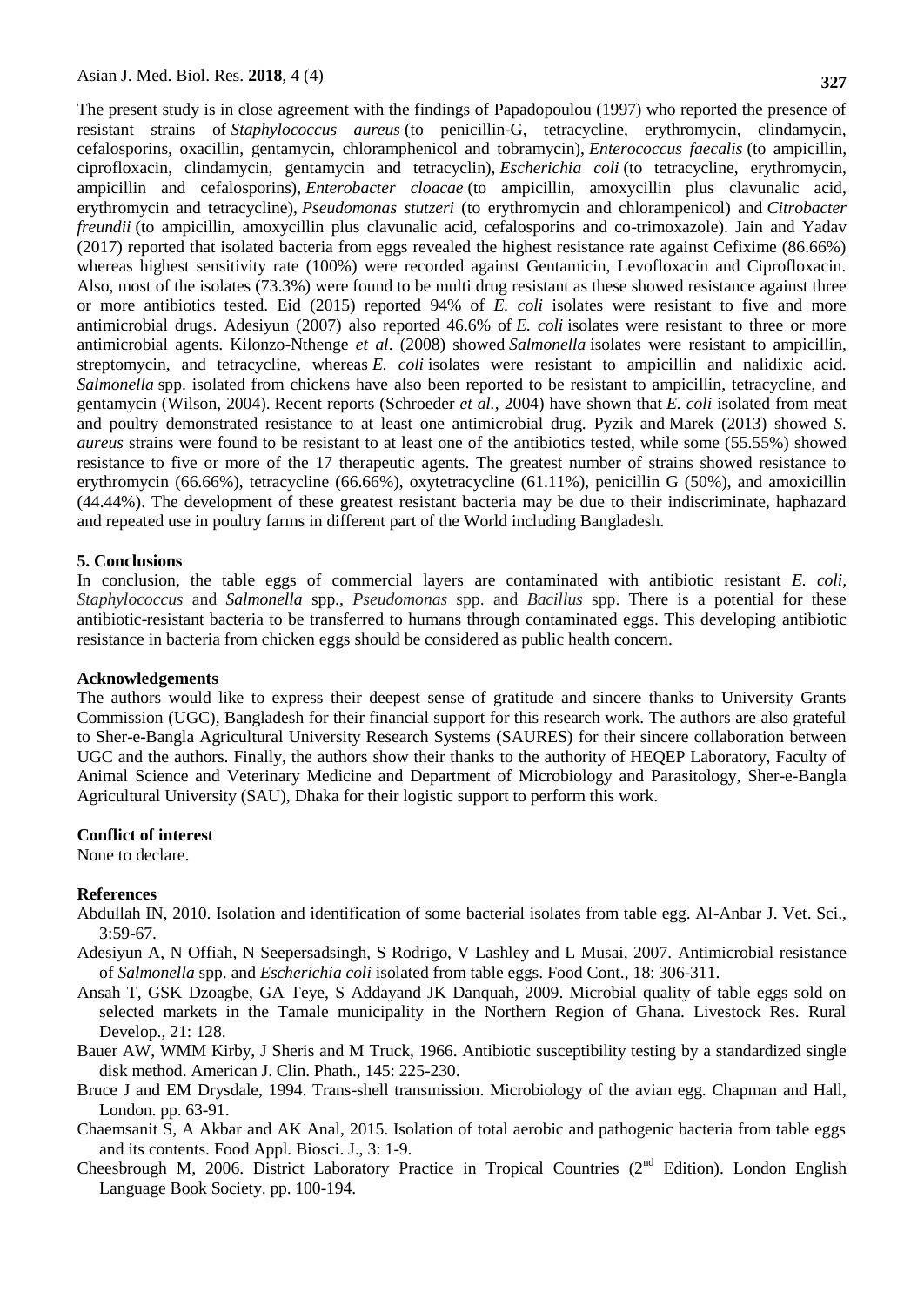- [Chousalkar KK,](http://www.ncbi.nlm.nih.gov/pubmed?term=Chousalkar%20KK%5BAuthor%5D&cauthor=true&cauthor_uid=20663580) P [Flynn,](http://www.ncbi.nlm.nih.gov/pubmed?term=Flynn%20P%5BAuthor%5D&cauthor=true&cauthor_uid=20663580) M [Sutherland,](http://www.ncbi.nlm.nih.gov/pubmed?term=Sutherland%20M%5BAuthor%5D&cauthor=true&cauthor_uid=20663580) JR [Roberts](http://www.ncbi.nlm.nih.gov/pubmed?term=Roberts%20JR%5BAuthor%5D&cauthor=true&cauthor_uid=20663580) and BF [Cheetham,](http://www.ncbi.nlm.nih.gov/pubmed?term=Cheetham%20BF%5BAuthor%5D&cauthor=true&cauthor_uid=20663580) 2010. Recovery of *Salmonella* and *Escherichia coli* from commercial egg shells and effect of translucency on bacterial penetration in eggs. Int. J. Food Microbiol., 142: 207-213.
- Cortés CR, GT Isaias, CL Cuello, JMV Flores, RC Anderson and CE Campos, 2004. Bacterial isolation rate from fertile eggs, hatching eggs, and neonatal broilers with yolk sac infection. Rev Latinoam Microbiol., 46: 12-16.
- Cox Stern NJ, JL Wilson, MT Musgrove, RJ Buhr and KL Hiett, 2002. Isolation of *Campylobacter* Spp. from semen samples of commercial broiler breeder roosters. Avian Dis., 46: 717-720.
- De Reu K, TK Grijspeerd, M Heyndrickx, M Uyttendaele, J Debevere and L Herman, 2006a. Bacterial eggshell contamination in the egg collection chains of different housing systems for laying hens. Br. Poult. Sci., 47: 163-172.
- De Reu K, TK Grijspeerd, W Messens, M Heyndrickx, M Uyttendaele, J Debevere and L Herman, 2006b. Eggshell factors influencing eggshell penetration and whole egg contamination by different bacteria, including *Salmonella enteritidis*. Int. J. Food Microbiol., 112: 253-260.
- De Reu K, W Messens, M Heyndrickx, TB Rodenburg, M Uyttendaele and L Herman, 2008. Bacterial contamination of table eggs and the influence of housing systems. Worlds Poult. Sci. J., 64:5-19.
- Eid S, SA Nasef and AM Erfan, 2015. Multidrug resistant bacterial pathogens in eggs collected from backyard chickens. Assiut Vet. Med. J., 61: 87-103.
- Gentry RF and CL Quarles, 1972. The measurement of bacterial contamination on eggshells. Poult. Sci., 51: 930-933.
- Gibson GR and R Fuller, 2000. Aspects of in vitro and in vivo research approaches directed toward identifying probiotics and prebiotics for human use. J. Nutr., 130: 391-395.
- Gorman BS and CC Adley, 2002. A study of cross-contamination of food-borne pathogens in the domestic kitchen in the Republic of Ireland. Int. J. Food Microbiol., 76: 143-150.
- Hang'Ombe BM, RN Sharma, LM Tuchili and O Skjerve, 1999. Isolation of bacteria from table eggs in Zambia. Indian J. A. S., 69: 445-447.
- Jain AKR and R Yadav, 2017. Study of antibiotic resistance in bacteria isolated from table egg. Int. J. Pharm. Bio. Sci., 8: 668-674.
- Kaneko KI, H Hayashidani, Y Ohtomo, J Kosuge, M Kato, K Takahashi, Y Shiraki and M Ogawa, 1999. Bacterial contamination of ready-to-eat foods and fresh products in retail shops and food factories. J Food Prot., 62: 644-649.
- Kilonzo-Nthenge A, SN Nahashon, F Chen and N Adefope, 2008. Prevalence and antimicrobial resistance of pathogenic bacteria in chicken and guinea fowl. Poult. Sci.; 87: 1841-1848.
- Kone AZ, S Jan, C Le Marechal, N Grosset, M Gautier, J Puterflam and F Baron, 2013. Identifying risk factors for eggshell contamination by Bacillus cereus group bacteria in French laying farms. Br. Poult. Sci., 54: 298- 305.
- Merchant IA and RA Packer, 1967. Veterinary Bacteriology and Virology. 7th edn. TheIowa University Press, Ames, Iowa, USA. pp. 286-306.
- Messens W, TK Grijspeerd and L Herman, 2005. Eggshell characteristics and penetration by *Salmonella enterica* serovar *Enteritidis* through the production period of a layer flock. Br. Poult. Sci., 46: 694-700.
- Moats WA, 1980. Classification of bacteria from commercial egg washers and washed and unwashed eggs. Appl. Environ. Microbiol., 40:710-714.
- [Mohammad QAN,](http://www.researchgate.net/researcher/59183778_Mohammad_Q_Al-Natour/) RA [Akram,](http://www.researchgate.net/researcher/58948703_Akram_R_Alaboudi/) AAH [Nashat,](http://www.researchgate.net/researcher/59184292_Nashat_A_Al-Hatamelh/) and MO [Tareq,](http://www.researchgate.net/researcher/15933073_Tareq_M_Osaili/) 2011. *Escherichia coli* O157:H7 facilitates the penetration of *Staphylococcus aureus* into table eggs. [J. Food Sci.,](http://www.researchgate.net/journal/1750-3841_Journal_of_Food_Science) 77: M29-34.
- Musgrove MT, JK Northcutt, DR Jones, NA Cox and MA Harrison, 2008. Enterobacteriaceae and related organisms isolated from shell eggs collected during commercial processing. Poult. Sci., 87: 1211-1218.
- NCCLS (National Committee on Clinical Laboratory Standards), 1999. Performance Standards for Antimicrobial Susceptbility Testing; Eighth Informational Supplement. NCCLS document M100-S8. NCCLS, Wayne, PA 1998.
- Papadopoulou C, D Dimitriou, S Levidiotou, H Gessouli, APanagiou, S Golegou and G Antoniades, 1997. Bacterial strains isolated from eggs and their resistance to currently used antibiotics: Is there a health hazard for consumers? [Comp. Immunol. Microbiol. Infect. Dis.](http://www.sciencedirect.com/science/journal/01479571), [20:](http://www.sciencedirect.com/science/journal/01479571/20/1) 35-40.
- Patterson JA and KM Burkholder, 2003. Application of prebiotics and probiotics in poultry production. Poult. Sci., 82: 627-631.
- [Pyzik E](https://www.ncbi.nlm.nih.gov/pubmed/?term=Pyzik%20E%5BAuthor%5D&cauthor=true&cauthor_uid=23971199) and A [Marek,](https://www.ncbi.nlm.nih.gov/pubmed/?term=Marek%20A%5BAuthor%5D&cauthor=true&cauthor_uid=23971199) 2013. Plasmid profile analysis and evaluation of antibiotic susceptibility of Staphylococcus aureus strains isolated from table chicken eggs. [Pol. J. Vet. Sci.,](https://www.ncbi.nlm.nih.gov/pubmed/23971199) 16: 307-312.